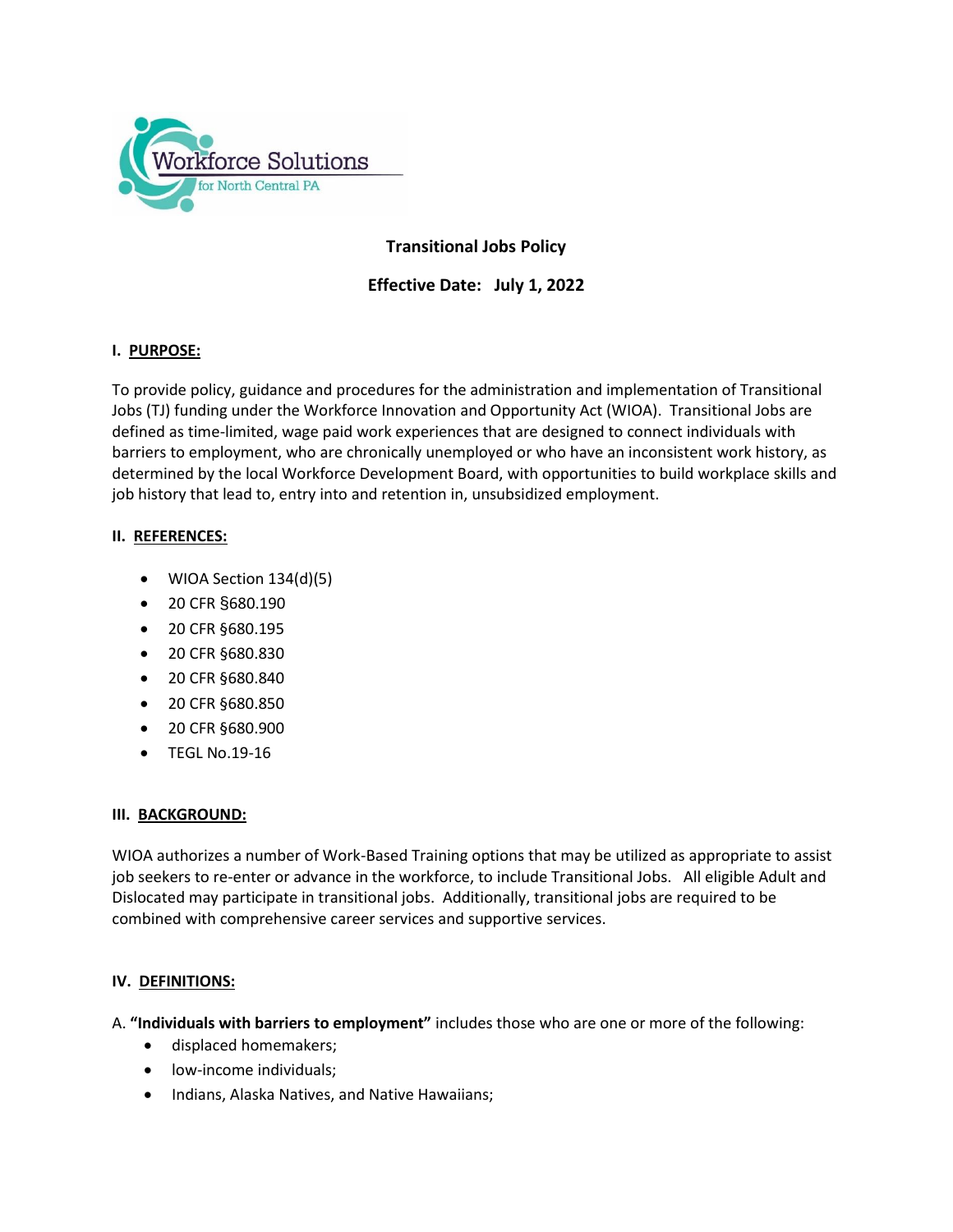- individuals with disabilities;
- older individuals:
- ex-offenders;
- homeless individuals;
- youth who are in or have aged out of the foster care system;
- individuals who are English language learners, have low literacy levels, or face substantial cultural barriers;
- eligible Migrant and Seasonal Farm Workers; individuals within two (2) years of exhausting lifetime eligibility under TANF;
- single parents (including single pregnant women);
- long-term unemployed individuals;
- recipients of public assistance.

B. "**Individuals with chronic unemployment" or "inconsistent work history"** may include those are those who:

- have been unemployed for 13 weeks or longer;
- were unemployed at least 26 of the past 52 weeks; or
- have held three or more jobs in the past 52 weeks and are currently unemployed or underemployed.
- C. "**Transitional Jobs**" per WIOA Section 134(d)(5) means paid work experience that:
	- is time limited and subsidized;
	- is in the public, private or nonprofit sector;
	- is provided to individuals with barriers to employment who are chronically unemployed or who have an inconsistent work history;
	- is combined with comprehensive employment and supportive services;
	- is designed to help the customer establish a work history, demonstrate success in the workplace, and develop the skills that lead to entry in and retention in unsubsidized employment; and
	- is designed with employment as the desired outcome, although there is no requirement that the employer retain the individual upon completion of the transitional job.

## **V. POLICY:**

## **A. Participant Eligibility**

To qualify for TJ under the WIOA guidelines, each individual will:

- have enrolled with PA CareerLink® in the North Central WDA in the WIOA Adult or Dislocated Worker programs;
- have completed an initial assessment and have been determined to be an individual with a barrier to employment and a history of chronic unemployment or an inconsistent work history. Assessment tools must be approved in advance by Workforce Solutions staff. Supporting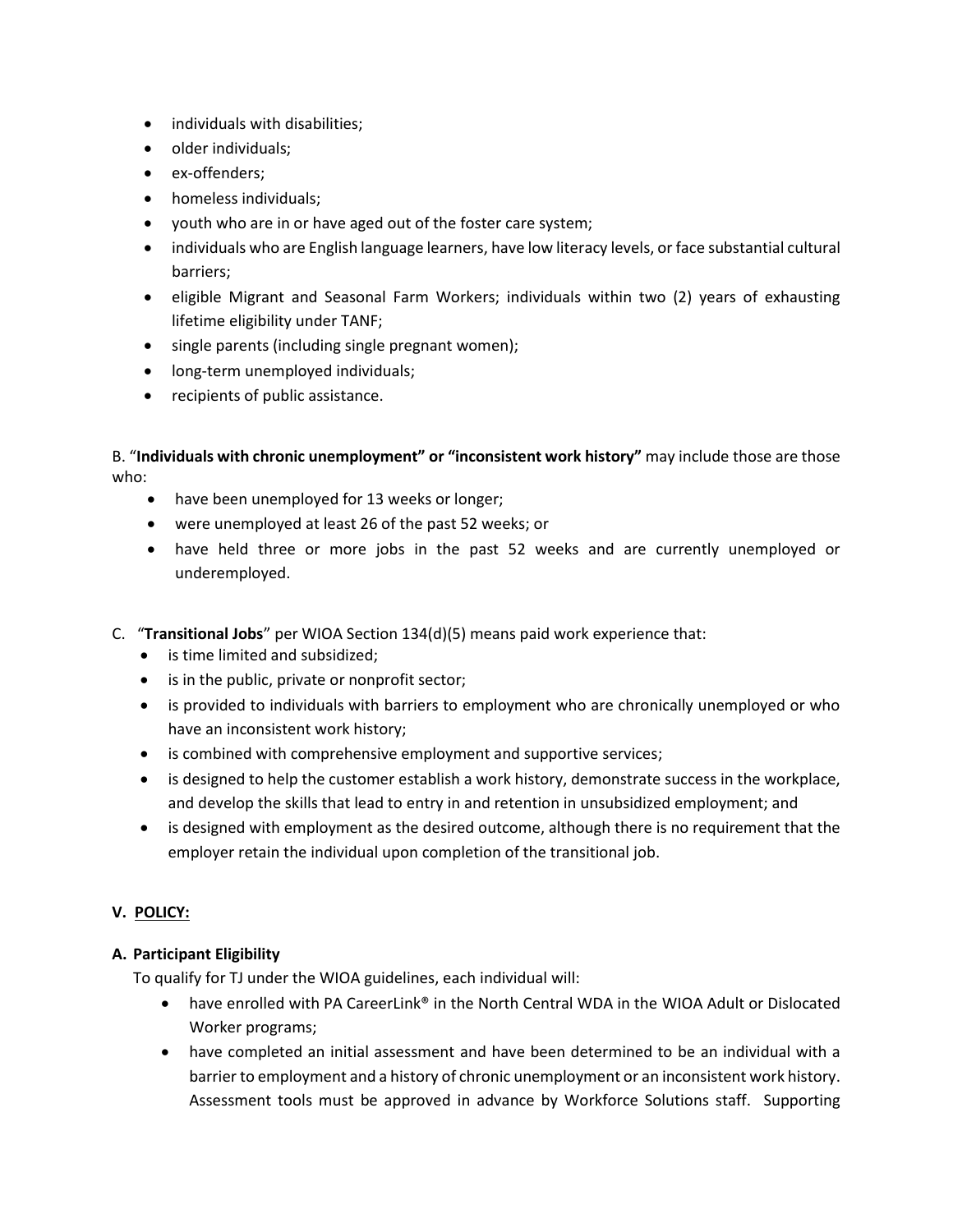documentation proving eligibility is required; additional information can be found in Workforce Solutions Eligibility policy;

• be unemployed.

Some of the potential target groups to be served with TJ include:

- long term unemployed;
- ex-offenders;
- individuals who are currently receiving or who have exhausted TANF benefits;
- individuals with disabilities.

## **B. Employer Eligibility**

Eligible employers able to participate as a TJ placement site include: private-for-profit businesses, private nonprofit organizations, and public sector employers.

An employer will NOT be eligible to participate as a WIOA TJ placement site if:

- 1) The employer has any other individual on layoff from the same or substantially equivalent position.
- 2) The TJ would infringe upon the promotion of or displacement of any currently employed worker or a reduction in their hours.
- 3) The same or a substantially equivalent position is open due to a hiring freeze.
- 4) The employer is a private for-profit employment agency; i.e. temporary employment agency, employee leasing firm or staffing agency.

## **C. TJ General Requirements**

- 1) TJ must be combined with comprehensive career services and supportive services.
- 2) TJ placements should contribute to the occupational development and upward mobility of the participant.
- 3) Per WIOA regulations (20 CFR 683.200(g)), "no individual may be placed in an employment activity if a member of that person's immediate family is directly supervised by or directly supervises that individual." For the purpose of this policy, the term "immediate family" includes a spouse, child, son-in-law, daughter in-law, parent, mother in-law, father-in-law, sibling, brotherin-law, sister-in-law, aunt, uncle, niece, nephew, stepparent, stepchild, grandparent, and grandchild.
- 4) TJ wages may be subsidized for any amount up to 100%; but the total TJ expenditures cannot exceed 10% of the adult and dislocated worker combined allocation.
- 5) Unlike on-the-job training, the transitional jobs training provider may be the employer of record and there is no requirement that the employer retain the individual upon completion of the transitional job, however job retention is still the ideal outcome.

## **D. WIOA TJ Length**

TJ must be time limited (no more than 6 months and preferably 8 to 12 weeks) and require at least fifteen (15) but not more than forty (40) hours of work per week.